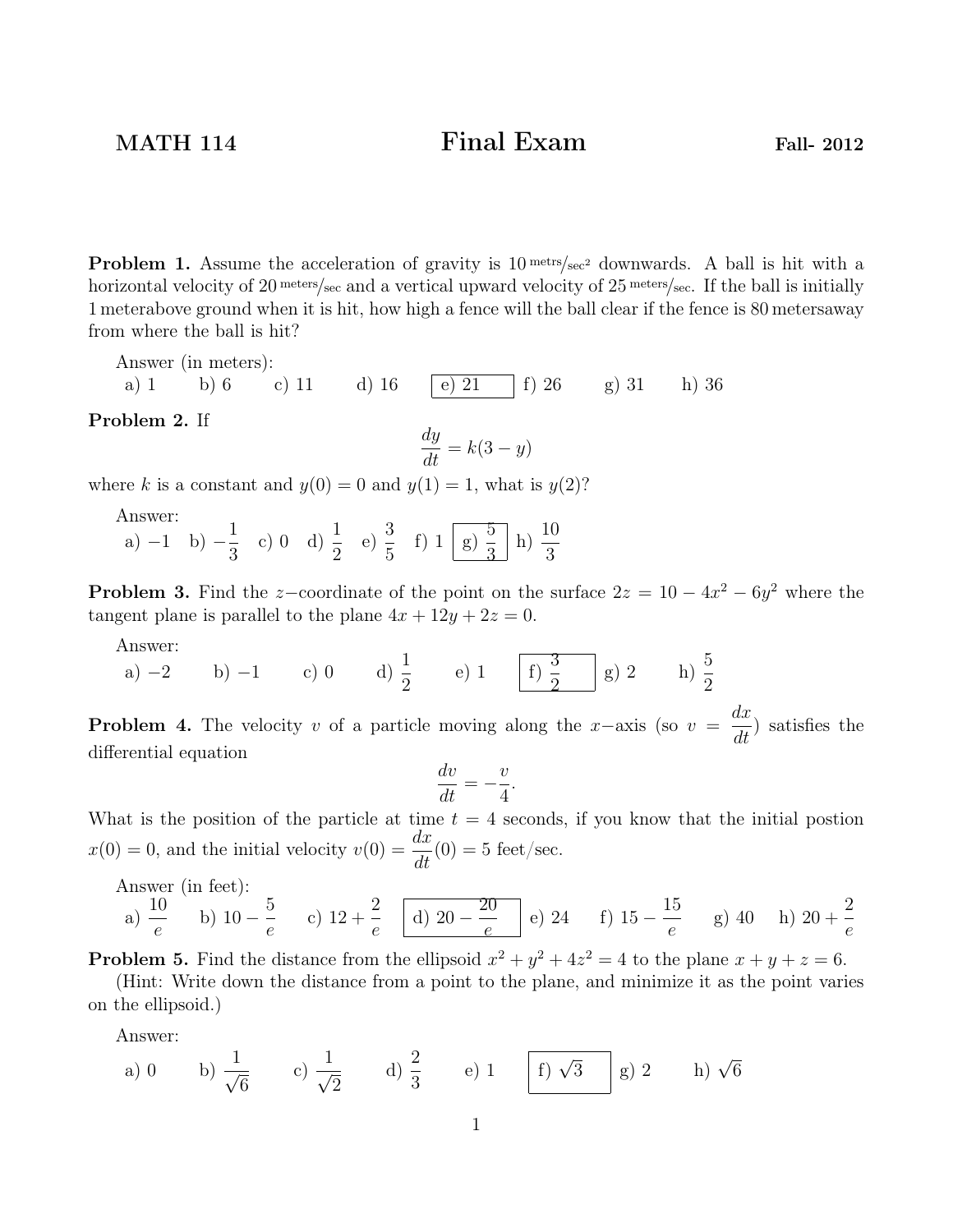Problem 6. Compute the double integral

$$
\iint_R \frac{3x-y}{3x+y} dA,
$$

where R is the region inside the triangle with vertices  $(0,0)$ ,  $(1,3)$  and  $(2,0)$ .

Answer:  
\n
$$
\frac{3}{a} \begin{bmatrix} 5 \\ a \end{bmatrix} = \frac{5}{4}
$$
\n
$$
b) \begin{bmatrix} 5 \\ 4 \end{bmatrix} = \frac{1}{4}
$$
\n
$$
c) \begin{bmatrix} 1 \\ 4 \end{bmatrix} = \frac{5}{4}
$$
\n
$$
d) \begin{bmatrix} 5 \\ 4 \end{bmatrix} = \frac{1}{3}
$$
\n
$$
e) \begin{bmatrix} 2 \\ 3 \end{bmatrix} = \frac{1}{3}
$$
\n
$$
f) \begin{bmatrix} 1 \\ 2 \end{bmatrix} = \frac{1}{3}
$$
\n
$$
h) \begin{bmatrix} 0 \\ 0 \end{bmatrix} = \frac{1}{3}
$$

Problem 7. Compute the double integral

$$
\int_0^4 \int_{1-\frac{y}{4}}^1 \cos(x^2) \, dx \, dy.
$$

Answer:

a) 
$$
3\pi
$$
 b)  $3\cos(1)$  c)  $\sin(2)$  d)  $2\sin(1)$  e)  $\pi - 1$  f)  $2 - \sin(1)$  g) 4 h) 0

**Problem 8.** Find the sum of the maximum and minimum of the curvature of the ellipse

$$
9(x-1)^2 + y^2 = 9.
$$

(Hint. The ellipse can be parametrised  $(x(t), y(t))$  with  $x(t) = 1 + \cos(t)$ . Find  $y(t)$  and sketch the ellipse to find where the curvature is greatest and least.)

Answer:

a) 0 b) 1 c) 3 d) 9 e) 
$$
\frac{10}{9}
$$
 f)  $\frac{4}{3}$  g)  $\frac{28}{9}$  h)  $\frac{28}{3}$ 

Problem 9. Compute the triple integral

$$
\iiint_R z\,dV,
$$

where  $R$  is the region inside the sphere of radius 2 centered at the origin in the first octant. (So  $R = \{ (x, y, z) | x^2 + y^2 + z^2 \leq 4, x \geq 0, y \geq 0, z \geq 0 \}.$ 

Answer:  
\n(a) 
$$
\pi
$$
 b)  $2\pi (1 - \frac{1}{\sqrt{2}})$  c) 3 d)  $2\sqrt{2}$  e)  $3\pi$  f)  $7\pi$  g)  $\frac{11\pi}{4}$  h)  $10\pi$ 

**Problem 10.** What is  $\oint_C x dy - y dx$ , where C is the curve composed of a straight line segment from  $(-2,0)$  to  $(0,0)$ , a straight line segment from  $(0,0)$  to  $(0,-2)$ , and the part of the circle of radius 2, centered at the origin, traversed counterclockwise starting from  $(0, -2)$  and ending at  $(-2, 0)$ 

Answer:

a) -1 b) -
$$
\pi
$$
 c) 0 d)  $2\pi$  e)  $3\pi$  f)  $6\pi$  g)  $\frac{9\pi}{4}$  h)  $9\pi$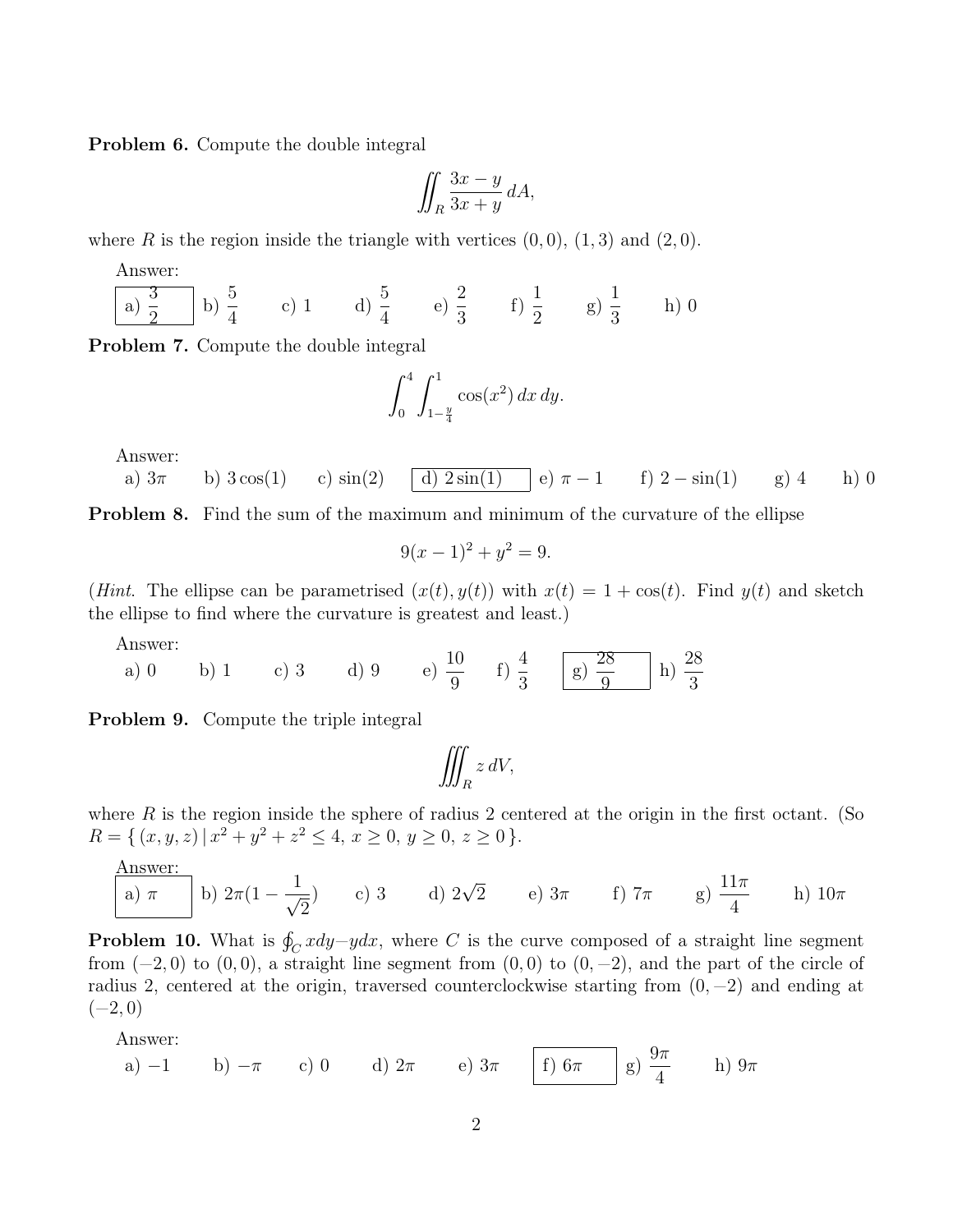**Problem 11.** Let f be the function  $f(x, y) = x^2 - 2x + 2y^2$ . Find the sum of the maximum and the minimum of f inside the region  $x^2 + y^2 \le 4$ .

Answer:

a) −2 b) −1 c) 0 d) 1 e) 4 | f) 8 | g) 12 h) 20

Problem 12. What is the limit

$$
\lim_{(x,y)\to(0,0)}\frac{(x^2+y^2)\sin(x^2+y^2)}{x^4+y^4}.
$$

Answer:

a) 2 b) 1 c) 3 d) 0 e) Does not exist f) 6 g)  $\frac{9}{4}$ 4 h) 9

**Problem 13.** The maximal volume of a parallelipiped whose sides a, b, c satisfy  $ab+4ac+9bc \leq 432$ is:

## Answer: a) 260 b) 264 c) 268 d) 272 e) 276 f) 280 g) 284 h) 288

**Problem 14.** The function  $h(x, y) = 2x \sin(y) + y^2 - x^2$  has exactly:

Answer:

- a) one local maximum, one local minimum, and no saddle points
- b) two local maxima
- c) two local minima
- d) one saddle point and one local minimum

## e) one saddle point

- f) one saddle point and one local maximum
- g) one local minimum
- h) one local maximum

## Problem 15.

i) For what values of  $n = 1, 2, \ldots$ , is the vector field

$$
\vec{F} = \frac{x}{(x^2 + y^2)^n} \vec{i} + \frac{y}{(x^2 + y^2)^n} \vec{j}
$$

conservative?

ii) For what values of  $n = 1, 2, \ldots$ , is the vector field

$$
\vec{F} = \frac{x}{(x^2 + y^2)^n} \vec{i} - \frac{y}{(x^2 + y^2)^n} \vec{j}
$$

conservative?